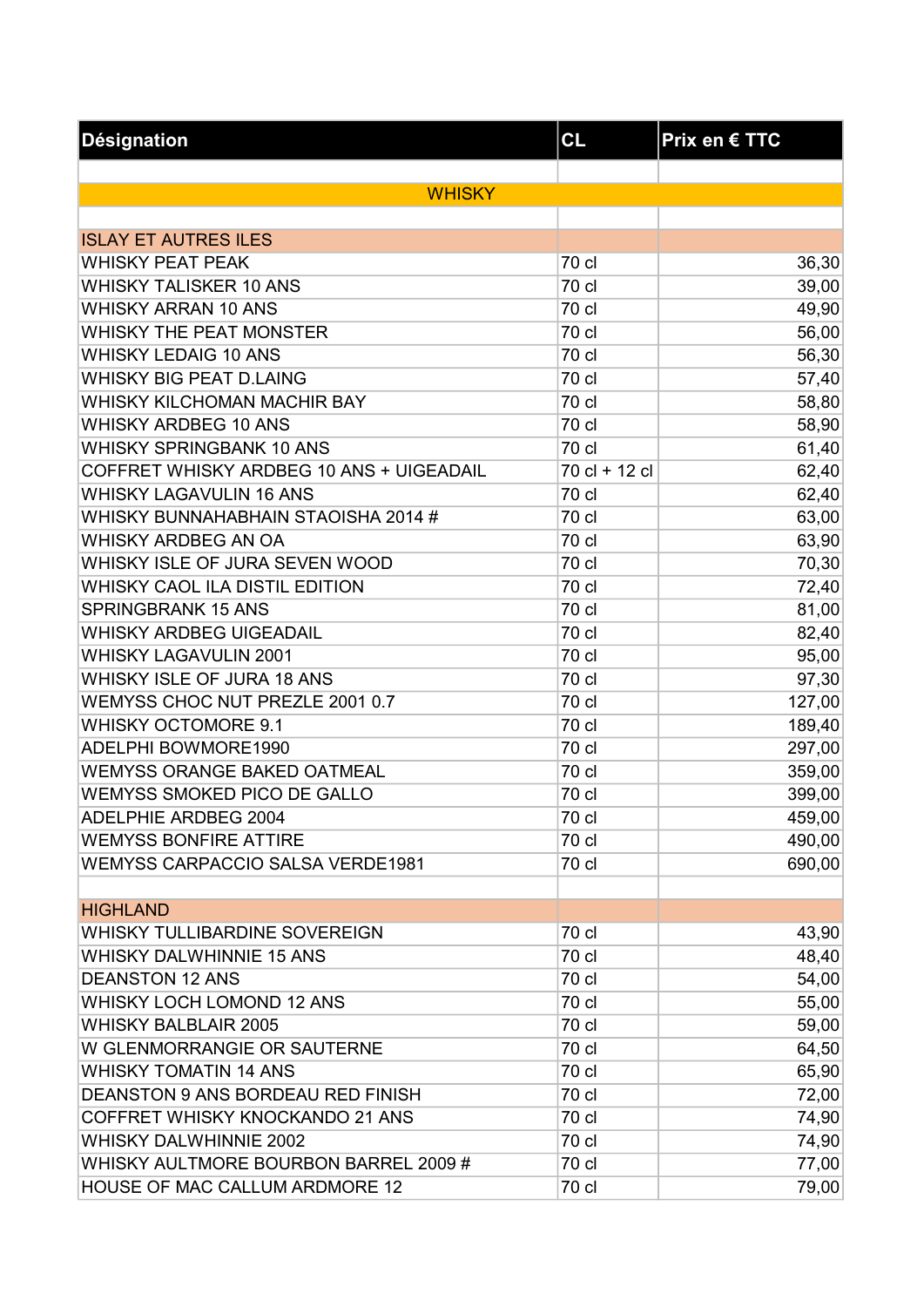| HOUS OF MC CALLUM TEANINCH 12 CDNUIT<br>107,00<br>70 cl<br>HOUSE OF MAC CALLUM TEANINCH 12 POMEROL<br>119,00<br>70 cl<br><b>WHISKY DALMORE 18 ANS</b><br>70 cl<br>145,40<br>179,00<br><b>WHISKY BUSHMILLS 21 ANS</b><br>70 cl<br><b>SPEYSIDE</b><br><b>WHISKY CRAGGANMORE 2005</b><br>70 cl<br>65,00<br>66,40<br><b>WHISKY BENROMACH ORGANIC</b><br>70 cl<br>70 cl<br>79,00<br><b>CADENHEAD MILTONDUFF 12</b><br><b>CADENHEAD ROYAL BRACKLA 12</b><br>79,00<br>70 cl<br>HOUSE OF MC CALLUM GLENROTHES12 BEAUNE F<br>70 cl<br>103,00<br><b>WEMYSS KEY LIME PIE</b><br>119,00<br>70 cl<br><b>WEMYSS SWEET PEPPERCORN SAUCE</b><br>70 cl<br>129,00<br>159,00<br><b>WEMYSS GREENHOUSE PRESERVES</b><br>70 cl<br>ADELPHIE CRAGGNAMORE 1986<br>70 cl<br>327,00<br><b>LOWLAND</b><br>70 cl<br>WEMYSS KINGSBARN DREAM TO DRAM<br>59,00<br><b>AUCHENTOSHAN 3 WOODS</b><br>70 cl<br>62,00<br><b>IRLANDE</b><br>70 cl<br><b>WHISKEY FECKIN</b><br>34,90<br><b>WHISKY THE SEXTON</b><br>70 cl<br>38,00<br><b>TEELING SMALL BATCH</b><br>70 cl<br>41,50<br>WHISKEY TEELING SINGLE GRAIN<br>70 cl<br>47,20<br>WHISKEY DUNVILLE'S THREE CROWNS<br>70 cl<br>47,40<br><b>WHISKY CONNEMARA</b><br>70 cl<br>47,90<br><b>WHISKY HOGSHEAD</b><br>70 cl<br>48,90<br>WHISKY THE POGUES - BLENDED<br>70 cl<br>52,00<br><b>WHISKY REDBREAST 12 ANS</b><br>70 cl<br>58,00<br>WHISKEY DUNVILLE'S PEDRO XIMENES<br>70 cl<br>74,90<br><b>BLEND DIVERS</b><br>16,35<br>WHISKY OLD WARWICK CAVAVIN #<br>70 cl<br>70 cl<br>26,40<br><b>WHISKY DEFENDER 5 ANS</b><br>WHISKY DUN MHOR SMOKY<br>27,30<br>70 cl<br><b>WHISKY BLACK BOTTLE</b><br>30,90<br>70 cl<br><b>WHISKY THE ILEACH</b><br>70 cl<br>39,30<br>41,20<br>70 cl<br>WHISKY FINLAGGAN OLD RESERVE<br><b>WEMYSS SPICE KING</b><br>70 cl<br>52,00<br><b>WEMYSS THE HIVE</b><br>70 cl<br>52,18<br><b>WEMYSS PEAT CHIMNEY</b><br>70 cl<br>56,00<br><b>JAPON ET ASIE</b><br><b>WHISKY TOTTORI BLENDED</b><br>50 cl<br>32,00<br>WHISKY TOTTORI FUT BOURBON<br>50 cl<br>35,00 | <b>MACALLAN 12 TRIPLE CASK</b> | 70 cl | 89,00 |
|--------------------------------------------------------------------------------------------------------------------------------------------------------------------------------------------------------------------------------------------------------------------------------------------------------------------------------------------------------------------------------------------------------------------------------------------------------------------------------------------------------------------------------------------------------------------------------------------------------------------------------------------------------------------------------------------------------------------------------------------------------------------------------------------------------------------------------------------------------------------------------------------------------------------------------------------------------------------------------------------------------------------------------------------------------------------------------------------------------------------------------------------------------------------------------------------------------------------------------------------------------------------------------------------------------------------------------------------------------------------------------------------------------------------------------------------------------------------------------------------------------------------------------------------------------------------------------------------------------------------------------------------------------------------------------------------------------------------------------------------------------------------------------------------------------------------------------------------------------------------------------------------------------------------------------------------------------------------------------------------------|--------------------------------|-------|-------|
|                                                                                                                                                                                                                                                                                                                                                                                                                                                                                                                                                                                                                                                                                                                                                                                                                                                                                                                                                                                                                                                                                                                                                                                                                                                                                                                                                                                                                                                                                                                                                                                                                                                                                                                                                                                                                                                                                                                                                                                                  |                                |       |       |
|                                                                                                                                                                                                                                                                                                                                                                                                                                                                                                                                                                                                                                                                                                                                                                                                                                                                                                                                                                                                                                                                                                                                                                                                                                                                                                                                                                                                                                                                                                                                                                                                                                                                                                                                                                                                                                                                                                                                                                                                  |                                |       |       |
|                                                                                                                                                                                                                                                                                                                                                                                                                                                                                                                                                                                                                                                                                                                                                                                                                                                                                                                                                                                                                                                                                                                                                                                                                                                                                                                                                                                                                                                                                                                                                                                                                                                                                                                                                                                                                                                                                                                                                                                                  |                                |       |       |
|                                                                                                                                                                                                                                                                                                                                                                                                                                                                                                                                                                                                                                                                                                                                                                                                                                                                                                                                                                                                                                                                                                                                                                                                                                                                                                                                                                                                                                                                                                                                                                                                                                                                                                                                                                                                                                                                                                                                                                                                  |                                |       |       |
|                                                                                                                                                                                                                                                                                                                                                                                                                                                                                                                                                                                                                                                                                                                                                                                                                                                                                                                                                                                                                                                                                                                                                                                                                                                                                                                                                                                                                                                                                                                                                                                                                                                                                                                                                                                                                                                                                                                                                                                                  |                                |       |       |
|                                                                                                                                                                                                                                                                                                                                                                                                                                                                                                                                                                                                                                                                                                                                                                                                                                                                                                                                                                                                                                                                                                                                                                                                                                                                                                                                                                                                                                                                                                                                                                                                                                                                                                                                                                                                                                                                                                                                                                                                  |                                |       |       |
|                                                                                                                                                                                                                                                                                                                                                                                                                                                                                                                                                                                                                                                                                                                                                                                                                                                                                                                                                                                                                                                                                                                                                                                                                                                                                                                                                                                                                                                                                                                                                                                                                                                                                                                                                                                                                                                                                                                                                                                                  |                                |       |       |
|                                                                                                                                                                                                                                                                                                                                                                                                                                                                                                                                                                                                                                                                                                                                                                                                                                                                                                                                                                                                                                                                                                                                                                                                                                                                                                                                                                                                                                                                                                                                                                                                                                                                                                                                                                                                                                                                                                                                                                                                  |                                |       |       |
|                                                                                                                                                                                                                                                                                                                                                                                                                                                                                                                                                                                                                                                                                                                                                                                                                                                                                                                                                                                                                                                                                                                                                                                                                                                                                                                                                                                                                                                                                                                                                                                                                                                                                                                                                                                                                                                                                                                                                                                                  |                                |       |       |
|                                                                                                                                                                                                                                                                                                                                                                                                                                                                                                                                                                                                                                                                                                                                                                                                                                                                                                                                                                                                                                                                                                                                                                                                                                                                                                                                                                                                                                                                                                                                                                                                                                                                                                                                                                                                                                                                                                                                                                                                  |                                |       |       |
|                                                                                                                                                                                                                                                                                                                                                                                                                                                                                                                                                                                                                                                                                                                                                                                                                                                                                                                                                                                                                                                                                                                                                                                                                                                                                                                                                                                                                                                                                                                                                                                                                                                                                                                                                                                                                                                                                                                                                                                                  |                                |       |       |
|                                                                                                                                                                                                                                                                                                                                                                                                                                                                                                                                                                                                                                                                                                                                                                                                                                                                                                                                                                                                                                                                                                                                                                                                                                                                                                                                                                                                                                                                                                                                                                                                                                                                                                                                                                                                                                                                                                                                                                                                  |                                |       |       |
|                                                                                                                                                                                                                                                                                                                                                                                                                                                                                                                                                                                                                                                                                                                                                                                                                                                                                                                                                                                                                                                                                                                                                                                                                                                                                                                                                                                                                                                                                                                                                                                                                                                                                                                                                                                                                                                                                                                                                                                                  |                                |       |       |
|                                                                                                                                                                                                                                                                                                                                                                                                                                                                                                                                                                                                                                                                                                                                                                                                                                                                                                                                                                                                                                                                                                                                                                                                                                                                                                                                                                                                                                                                                                                                                                                                                                                                                                                                                                                                                                                                                                                                                                                                  |                                |       |       |
|                                                                                                                                                                                                                                                                                                                                                                                                                                                                                                                                                                                                                                                                                                                                                                                                                                                                                                                                                                                                                                                                                                                                                                                                                                                                                                                                                                                                                                                                                                                                                                                                                                                                                                                                                                                                                                                                                                                                                                                                  |                                |       |       |
|                                                                                                                                                                                                                                                                                                                                                                                                                                                                                                                                                                                                                                                                                                                                                                                                                                                                                                                                                                                                                                                                                                                                                                                                                                                                                                                                                                                                                                                                                                                                                                                                                                                                                                                                                                                                                                                                                                                                                                                                  |                                |       |       |
|                                                                                                                                                                                                                                                                                                                                                                                                                                                                                                                                                                                                                                                                                                                                                                                                                                                                                                                                                                                                                                                                                                                                                                                                                                                                                                                                                                                                                                                                                                                                                                                                                                                                                                                                                                                                                                                                                                                                                                                                  |                                |       |       |
|                                                                                                                                                                                                                                                                                                                                                                                                                                                                                                                                                                                                                                                                                                                                                                                                                                                                                                                                                                                                                                                                                                                                                                                                                                                                                                                                                                                                                                                                                                                                                                                                                                                                                                                                                                                                                                                                                                                                                                                                  |                                |       |       |
|                                                                                                                                                                                                                                                                                                                                                                                                                                                                                                                                                                                                                                                                                                                                                                                                                                                                                                                                                                                                                                                                                                                                                                                                                                                                                                                                                                                                                                                                                                                                                                                                                                                                                                                                                                                                                                                                                                                                                                                                  |                                |       |       |
|                                                                                                                                                                                                                                                                                                                                                                                                                                                                                                                                                                                                                                                                                                                                                                                                                                                                                                                                                                                                                                                                                                                                                                                                                                                                                                                                                                                                                                                                                                                                                                                                                                                                                                                                                                                                                                                                                                                                                                                                  |                                |       |       |
|                                                                                                                                                                                                                                                                                                                                                                                                                                                                                                                                                                                                                                                                                                                                                                                                                                                                                                                                                                                                                                                                                                                                                                                                                                                                                                                                                                                                                                                                                                                                                                                                                                                                                                                                                                                                                                                                                                                                                                                                  |                                |       |       |
|                                                                                                                                                                                                                                                                                                                                                                                                                                                                                                                                                                                                                                                                                                                                                                                                                                                                                                                                                                                                                                                                                                                                                                                                                                                                                                                                                                                                                                                                                                                                                                                                                                                                                                                                                                                                                                                                                                                                                                                                  |                                |       |       |
|                                                                                                                                                                                                                                                                                                                                                                                                                                                                                                                                                                                                                                                                                                                                                                                                                                                                                                                                                                                                                                                                                                                                                                                                                                                                                                                                                                                                                                                                                                                                                                                                                                                                                                                                                                                                                                                                                                                                                                                                  |                                |       |       |
|                                                                                                                                                                                                                                                                                                                                                                                                                                                                                                                                                                                                                                                                                                                                                                                                                                                                                                                                                                                                                                                                                                                                                                                                                                                                                                                                                                                                                                                                                                                                                                                                                                                                                                                                                                                                                                                                                                                                                                                                  |                                |       |       |
|                                                                                                                                                                                                                                                                                                                                                                                                                                                                                                                                                                                                                                                                                                                                                                                                                                                                                                                                                                                                                                                                                                                                                                                                                                                                                                                                                                                                                                                                                                                                                                                                                                                                                                                                                                                                                                                                                                                                                                                                  |                                |       |       |
|                                                                                                                                                                                                                                                                                                                                                                                                                                                                                                                                                                                                                                                                                                                                                                                                                                                                                                                                                                                                                                                                                                                                                                                                                                                                                                                                                                                                                                                                                                                                                                                                                                                                                                                                                                                                                                                                                                                                                                                                  |                                |       |       |
|                                                                                                                                                                                                                                                                                                                                                                                                                                                                                                                                                                                                                                                                                                                                                                                                                                                                                                                                                                                                                                                                                                                                                                                                                                                                                                                                                                                                                                                                                                                                                                                                                                                                                                                                                                                                                                                                                                                                                                                                  |                                |       |       |
|                                                                                                                                                                                                                                                                                                                                                                                                                                                                                                                                                                                                                                                                                                                                                                                                                                                                                                                                                                                                                                                                                                                                                                                                                                                                                                                                                                                                                                                                                                                                                                                                                                                                                                                                                                                                                                                                                                                                                                                                  |                                |       |       |
|                                                                                                                                                                                                                                                                                                                                                                                                                                                                                                                                                                                                                                                                                                                                                                                                                                                                                                                                                                                                                                                                                                                                                                                                                                                                                                                                                                                                                                                                                                                                                                                                                                                                                                                                                                                                                                                                                                                                                                                                  |                                |       |       |
|                                                                                                                                                                                                                                                                                                                                                                                                                                                                                                                                                                                                                                                                                                                                                                                                                                                                                                                                                                                                                                                                                                                                                                                                                                                                                                                                                                                                                                                                                                                                                                                                                                                                                                                                                                                                                                                                                                                                                                                                  |                                |       |       |
|                                                                                                                                                                                                                                                                                                                                                                                                                                                                                                                                                                                                                                                                                                                                                                                                                                                                                                                                                                                                                                                                                                                                                                                                                                                                                                                                                                                                                                                                                                                                                                                                                                                                                                                                                                                                                                                                                                                                                                                                  |                                |       |       |
|                                                                                                                                                                                                                                                                                                                                                                                                                                                                                                                                                                                                                                                                                                                                                                                                                                                                                                                                                                                                                                                                                                                                                                                                                                                                                                                                                                                                                                                                                                                                                                                                                                                                                                                                                                                                                                                                                                                                                                                                  |                                |       |       |
|                                                                                                                                                                                                                                                                                                                                                                                                                                                                                                                                                                                                                                                                                                                                                                                                                                                                                                                                                                                                                                                                                                                                                                                                                                                                                                                                                                                                                                                                                                                                                                                                                                                                                                                                                                                                                                                                                                                                                                                                  |                                |       |       |
|                                                                                                                                                                                                                                                                                                                                                                                                                                                                                                                                                                                                                                                                                                                                                                                                                                                                                                                                                                                                                                                                                                                                                                                                                                                                                                                                                                                                                                                                                                                                                                                                                                                                                                                                                                                                                                                                                                                                                                                                  |                                |       |       |
|                                                                                                                                                                                                                                                                                                                                                                                                                                                                                                                                                                                                                                                                                                                                                                                                                                                                                                                                                                                                                                                                                                                                                                                                                                                                                                                                                                                                                                                                                                                                                                                                                                                                                                                                                                                                                                                                                                                                                                                                  |                                |       |       |
|                                                                                                                                                                                                                                                                                                                                                                                                                                                                                                                                                                                                                                                                                                                                                                                                                                                                                                                                                                                                                                                                                                                                                                                                                                                                                                                                                                                                                                                                                                                                                                                                                                                                                                                                                                                                                                                                                                                                                                                                  |                                |       |       |
|                                                                                                                                                                                                                                                                                                                                                                                                                                                                                                                                                                                                                                                                                                                                                                                                                                                                                                                                                                                                                                                                                                                                                                                                                                                                                                                                                                                                                                                                                                                                                                                                                                                                                                                                                                                                                                                                                                                                                                                                  |                                |       |       |
|                                                                                                                                                                                                                                                                                                                                                                                                                                                                                                                                                                                                                                                                                                                                                                                                                                                                                                                                                                                                                                                                                                                                                                                                                                                                                                                                                                                                                                                                                                                                                                                                                                                                                                                                                                                                                                                                                                                                                                                                  |                                |       |       |
|                                                                                                                                                                                                                                                                                                                                                                                                                                                                                                                                                                                                                                                                                                                                                                                                                                                                                                                                                                                                                                                                                                                                                                                                                                                                                                                                                                                                                                                                                                                                                                                                                                                                                                                                                                                                                                                                                                                                                                                                  |                                |       |       |
|                                                                                                                                                                                                                                                                                                                                                                                                                                                                                                                                                                                                                                                                                                                                                                                                                                                                                                                                                                                                                                                                                                                                                                                                                                                                                                                                                                                                                                                                                                                                                                                                                                                                                                                                                                                                                                                                                                                                                                                                  |                                |       |       |
|                                                                                                                                                                                                                                                                                                                                                                                                                                                                                                                                                                                                                                                                                                                                                                                                                                                                                                                                                                                                                                                                                                                                                                                                                                                                                                                                                                                                                                                                                                                                                                                                                                                                                                                                                                                                                                                                                                                                                                                                  |                                |       |       |
|                                                                                                                                                                                                                                                                                                                                                                                                                                                                                                                                                                                                                                                                                                                                                                                                                                                                                                                                                                                                                                                                                                                                                                                                                                                                                                                                                                                                                                                                                                                                                                                                                                                                                                                                                                                                                                                                                                                                                                                                  |                                |       |       |
|                                                                                                                                                                                                                                                                                                                                                                                                                                                                                                                                                                                                                                                                                                                                                                                                                                                                                                                                                                                                                                                                                                                                                                                                                                                                                                                                                                                                                                                                                                                                                                                                                                                                                                                                                                                                                                                                                                                                                                                                  |                                |       |       |
|                                                                                                                                                                                                                                                                                                                                                                                                                                                                                                                                                                                                                                                                                                                                                                                                                                                                                                                                                                                                                                                                                                                                                                                                                                                                                                                                                                                                                                                                                                                                                                                                                                                                                                                                                                                                                                                                                                                                                                                                  |                                |       |       |
|                                                                                                                                                                                                                                                                                                                                                                                                                                                                                                                                                                                                                                                                                                                                                                                                                                                                                                                                                                                                                                                                                                                                                                                                                                                                                                                                                                                                                                                                                                                                                                                                                                                                                                                                                                                                                                                                                                                                                                                                  |                                |       |       |
|                                                                                                                                                                                                                                                                                                                                                                                                                                                                                                                                                                                                                                                                                                                                                                                                                                                                                                                                                                                                                                                                                                                                                                                                                                                                                                                                                                                                                                                                                                                                                                                                                                                                                                                                                                                                                                                                                                                                                                                                  |                                |       |       |
|                                                                                                                                                                                                                                                                                                                                                                                                                                                                                                                                                                                                                                                                                                                                                                                                                                                                                                                                                                                                                                                                                                                                                                                                                                                                                                                                                                                                                                                                                                                                                                                                                                                                                                                                                                                                                                                                                                                                                                                                  | <b>WHISKY AKASHI MEISEI</b>    | 50 cl | 38,30 |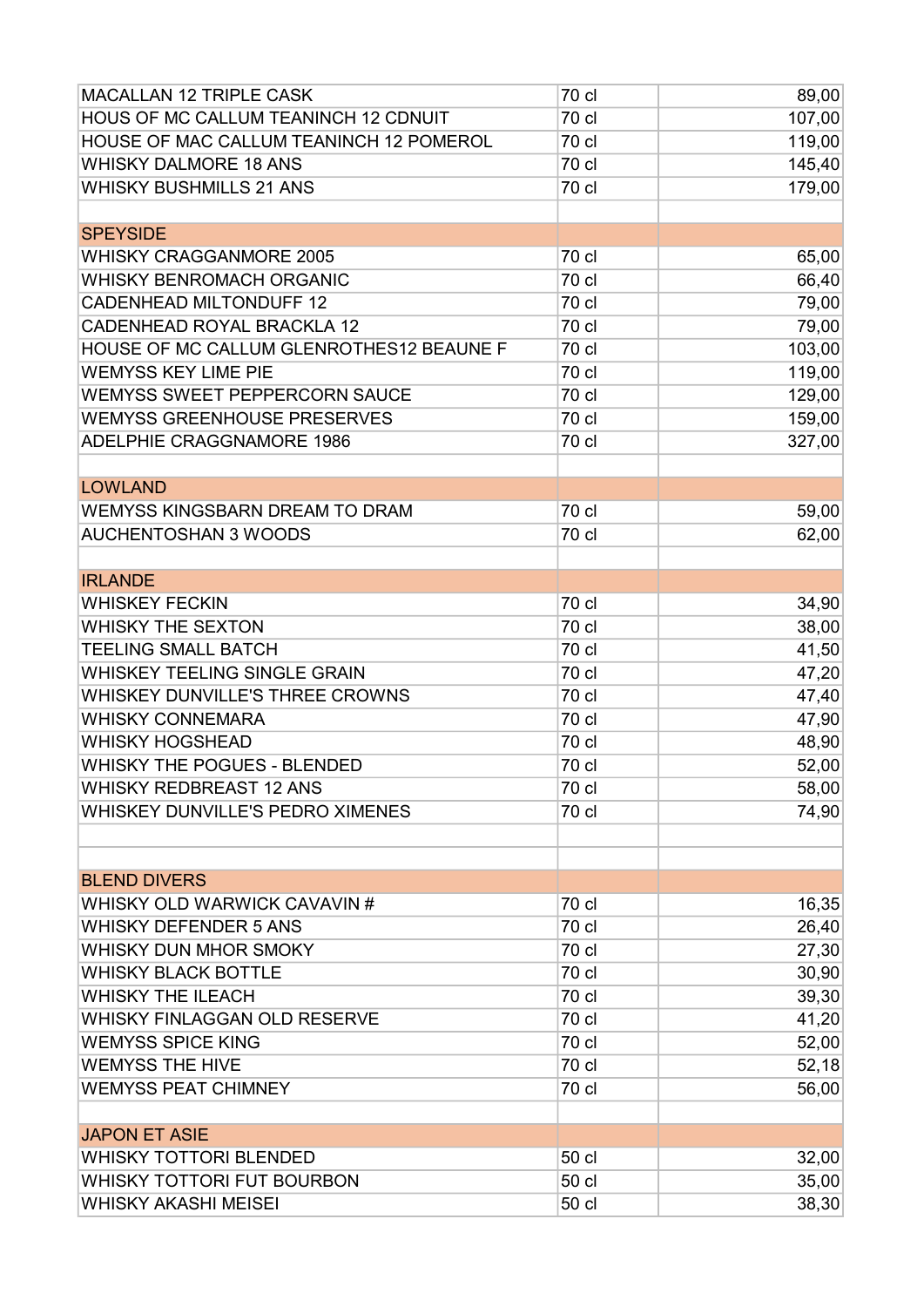| WHISKY NIKKA FROM THE BARREL         | 50 cl     | 42,20  |
|--------------------------------------|-----------|--------|
| <b>SUNTORY TOKI</b>                  | 50 cl     | 44,00  |
| WHISKY KIRIN FUJI SANROKU            | 70 cl     | 45,00  |
| <b>WHISKY TOKINOKA BLACK</b>         | 50 cl     | 45,90  |
| WHISKY FUJIKAI 10 ANS #              | 50 cl     | 49,90  |
| <b>WHISKY TOGOUCHI KIWAMI</b>        | 50 cl     | 53,00  |
| <b>WHISKY MACKMYRA BRUKS</b>         | 70 cl     | 53,40  |
| WHISKY NIKKA COFFEY GRAIN            | 70 cl     | 56,00  |
| <b>WHISKY PAUL JOHN EDITED</b>       | 70 cl     | 57,90  |
| WHISKY HINOTORI BLENDED 5 ANS        | 70 cl     | 59,00  |
| <b>WHISKY YAMAZAKURA</b>             | 70 cl     | 60,90  |
| <b>WHISKY KAVALAN KING CAR</b>       | 70 cl     | 68,00  |
| YUSHAN SIGNATURE BOURBON CASK        | 70 cl     | 69,90  |
| <b>WHISKY OMAR SHERRY</b>            | 70 cl     | 78,40  |
| WHISKY HAKUSHU SINGLE MALT           | 70 cl     | 79,00  |
| <b>WHISKY YAMAZAKI</b>               | 70 cl     | 79,00  |
| <b>HIBIKI HARMONY</b>                | 70 cl     | 79,00  |
| WHISKY KURAYOSHI SHERRY CASK         | 70 cl     | 85,00  |
| <b>WHISKY MATSUI THE PEATED</b>      | 70 cl     | 99,00  |
| WHISKY MATSUI SAKURA CASK            | 70 cl     | 99,00  |
|                                      |           |        |
| France                               |           |        |
| <b>WHISKY ANN DEOCH</b>              | 70 cl     | 20,70  |
| ROZELIEURES COLLECTION RARE          | 70 cl     | 45,00  |
| <b>WHISKY EDDU SILVER</b>            | 70 cl     | 48,90  |
| <b>WHISKY ORIGINE ELSASS</b>         | 70 cl     | 49,40  |
| WHISKY ARMORIK DOUBLE MATURATION     | 70 cl     | 51,00  |
| <b>WHISKY THARCIS HEPP</b>           | 70 cl     | 54,40  |
| BRENNE FRENCH SINGLE MALT BIO        | 70 cl     | 57,00  |
| rozelieures collection vosne romanee | 70 cl     | 57,00  |
| <b>GUILLON FUT BANYULS</b>           | 70 cl     | 57,90  |
| <b>GUILLON FUT SAUTERNES</b>         | 70 cl     | 57,90  |
| <b>BELLEVOYE EDITION TOURBE</b>      | 70 cl     | 62,00  |
| <b>BELLEVOYE FINITION GRAND CRU</b>  | 70 cl     | 62,00  |
| BELLEVOYE COFFRET 3*20 cl            | 3 X 20 CL | 63,00  |
| rozelieures brut de fut tokay        | 70 cl     | 83,00  |
| MICHEL COUVREUR PALE SINGLE SINGLE   | 70 cl     | 95,00  |
| MICHEL COUVREUR SPECIAL VATTING      | 70 cl     | 129,00 |
| <b>BOURBON</b>                       |           |        |
|                                      |           |        |
| <b>BOURBON JOHNNY DRUM 4 ANS</b>     | 70 cl     | 30,30  |
| <b>WHISKY EAGLE RARE 10 ANS</b>      | 70 cl     | 47,00  |
| <b>WHISKEY BLANTON'S ORIGINAL</b>    | 70 cl     | 59,00  |
| WHISKY WOODFORD DOUBLE OAKED         | 70 cl     | 59,00  |
| <b>CEDAR RIDGE PEATED BOURBON</b>    | 70 cl     | 62,00  |
| <b>GIN</b>                           |           |        |
| <b>GIN LONDON HILL</b>               | 70 cl     | 26,60  |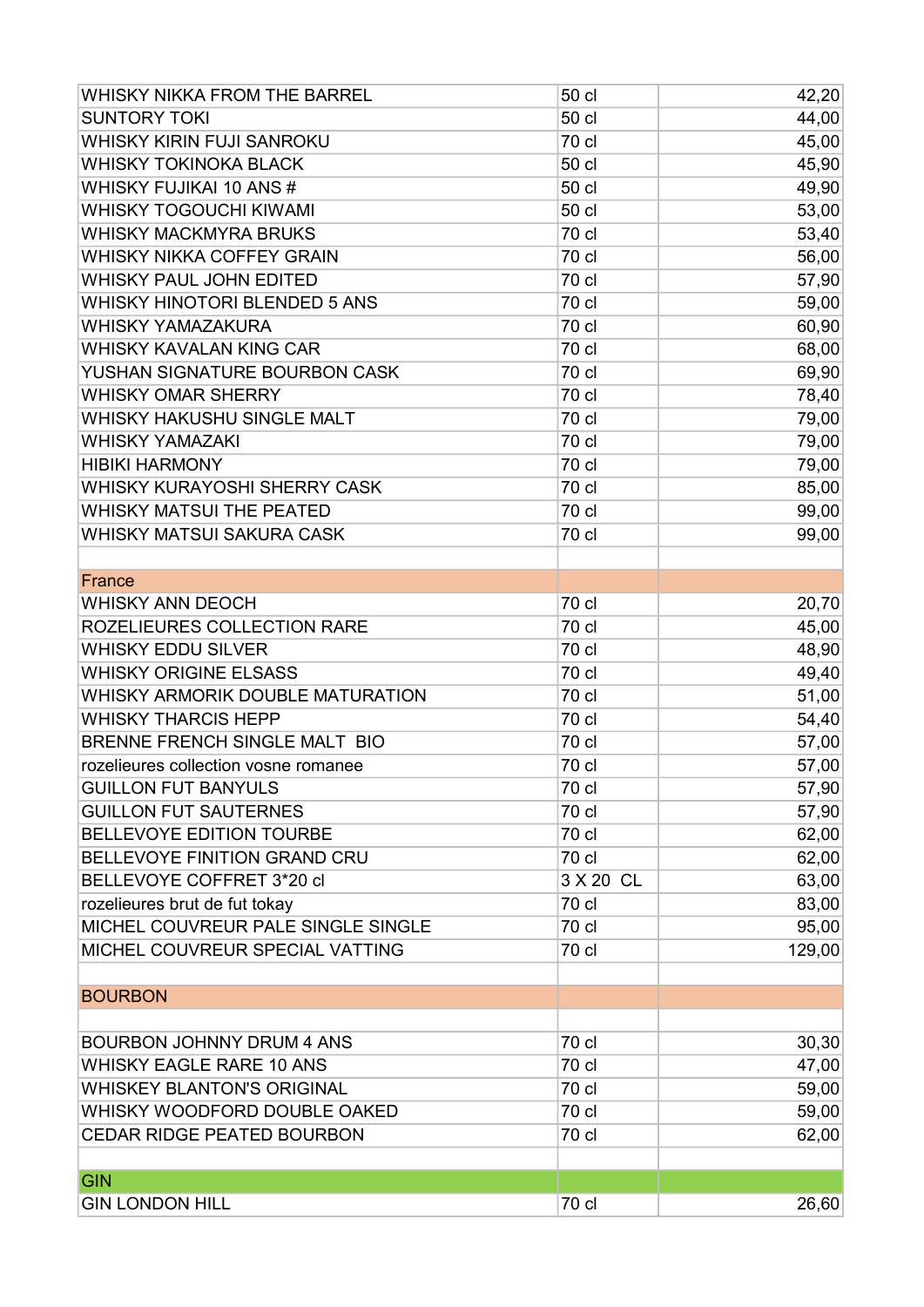| <b>GIN FECKIN</b>                     | 70 cl     | 33,50  |
|---------------------------------------|-----------|--------|
| <b>FERRONI GIN JUILLET</b>            | 3 x 20 cl | 37,00  |
| <b>GIN DARNLEY COFFRET</b>            | 50 cl     | 38,90  |
| <b>FERRONI GIN KREYOL</b>             | 50 cl     | 39,00  |
| <b>GIN DARNLEYS 0.70 CLASSIC</b>      | 70 cl     | 39,50  |
| DARNLEYS SPICED GIN 070               | 70 cl     | 39,50  |
| <b>GIN ETSU</b>                       | 70 cl     | 42,00  |
| <b>GIN TANQUERAY N° TEN</b>           | 70 cl     | 44,90  |
| <b>GIN ECHLINVILLE</b>                | 50 cl     | 49,30  |
|                                       |           |        |
| <b>RHUM</b>                           |           |        |
|                                       |           |        |
| <b>FRANCE ANTILLES ET METROPOLE</b>   |           |        |
| PUNCH PASSION CASE CARAIBES           | 70 cl     | 20,20  |
| PUNCH PINA COLADA CASE CARAIBES       | 70 cl     | 20,20  |
| PUNCH VANILLE CASE CARAIBES           | 70 cl     | 20,20  |
| <b>RHUM ARRANGE ANANAS</b>            | 70 cl     | 25,30  |
| RHUM AGRICOLE JM PAILLE               | 70 cl     | 32,00  |
| RHUM ST ETIENNE HSE BLC               | 70 cl     | 32,90  |
| RHUM SAINT ETIENNE VIEUX              | 70 cl     | 35,30  |
| FERRONI CABO VERDE GROGUE VULCAO      | 70 cl     | 37,00  |
| RHUM BIELLE AMBRE ANITA               | 70 cl     | 37,50  |
| <b>FERRONI ROOF RYE</b>               | 70 cl     | 53,00  |
| RHUM AMBRE PREMIUM BIELLE             | 70 cl     | 69,00  |
| RHUM L'ESPRIT BIO DE NEISSON          | 70 cl     | 74,00  |
| RHUM CLEMENT XO                       | 70 cl     | 83,00  |
| RHUM HSE 2007 SAUTERNES               | 70 cl     | 99,00  |
| RHUM PERE LABAT 8 ANS                 | 70 cl     | 129,00 |
| hse single cask 2003                  | 70 cl     | 154,00 |
| la favorite cuvee privilege 99 dormoy | 70 cl     | 174,00 |
| RHUM LA FAVORITE LA FLIBUSTE 94       | 70 cl     | 259,00 |
| RHUM VIEUX BIELLE 2003                | 70 cl     | 319,00 |
|                                       |           |        |
| <b>CARAIBES ET AMERIQUE DU SUD</b>    |           |        |
| RHUM BRANCA BLANC AGUARDENTE DE CANA  | 70 cl     | 19,10  |
| RHUM CONTRABANDO 5 ANS                | 70 cl     | 24,90  |
| RHUM CACHACA SAGATIBA                 | 70 cl     | 25,80  |
| LA FACTORIA LIBRE - EL ANEJO #        | 70 cl     | 27,00  |
| <b>ASHANTI</b>                        | 50 cl     | 29,90  |
| RHUM VIEJO CALDAS 8 ANS               | 70 cl     | 33,40  |
| <b>RHUM WHISPER</b>                   | 70 cl     | 40,30  |
| <b>RHUM MATUSALEM 15 ANS</b>          | 70 cl     | 42,60  |
| RHUM SIX SAINTS AMBRE                 | 70 cl     | 44,40  |
| RHUM MOUNT GAY XO                     | 70 cl     | 55,00  |
| RHUM DOS MADERAS 5+5                  | 70 cl     | 56,00  |
| <b>RHUM HAMPDEN</b>                   | 70 cl     | 59,90  |
| LA MAISON DU RHUM GUATEMALA           | 70 cl     | 65,00  |
| RHUM CENTENARIO 20ANS                 | 70 cl     | 69,30  |
| HEE JOY JAMAICA08 XO SINGLE CASK      | 50 cl     | 105,00 |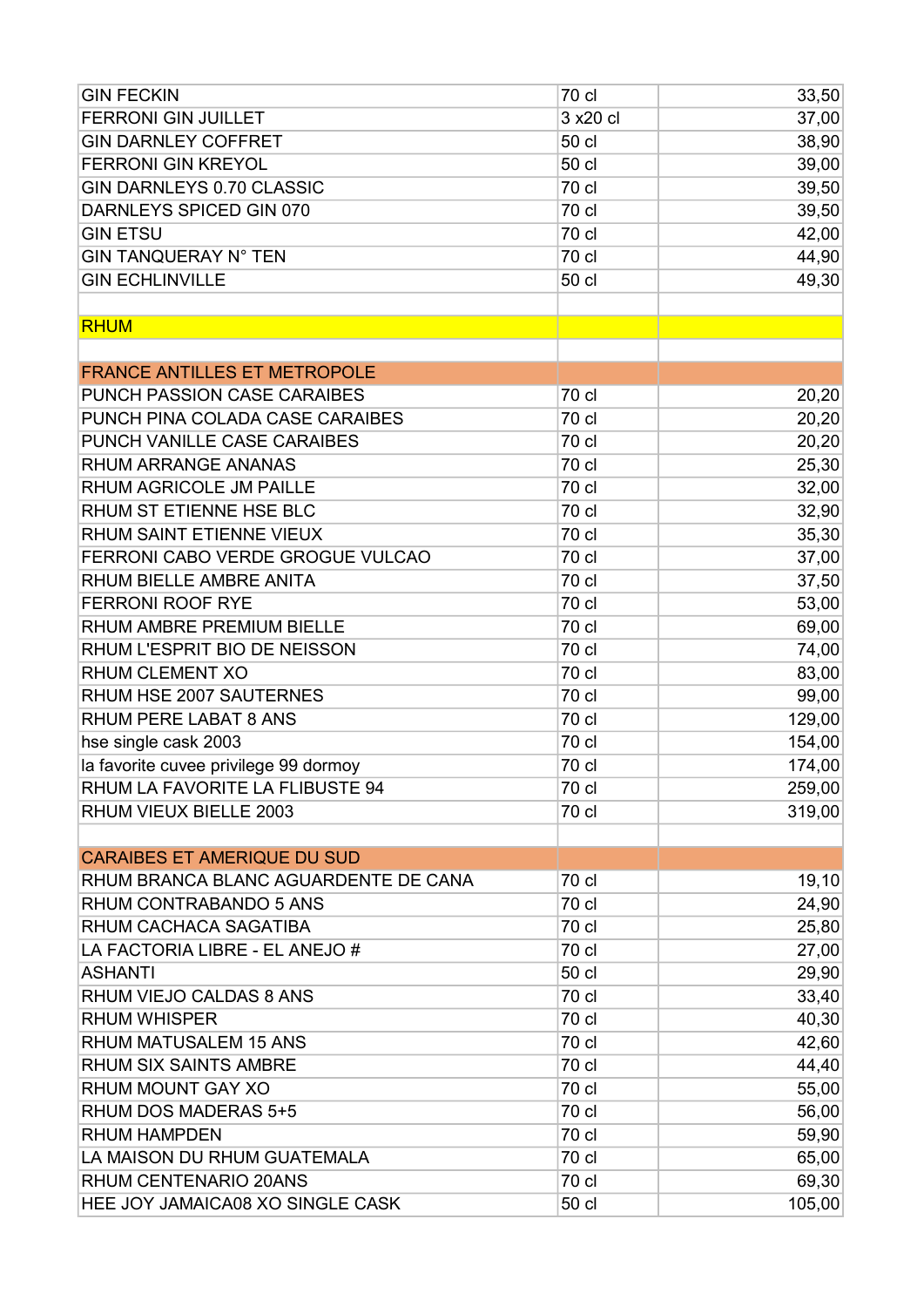| HEE JOY TRINIDAD XO 05 SINGLE CASK       | 50 cl        | 119,00 |
|------------------------------------------|--------------|--------|
|                                          |              |        |
| <b>AUTRES DESTINATIONS</b>               |              |        |
| <b>RUM BLACK MAGIC SPICED</b>            | 70 cl        | 35,30  |
| <b>RUM PIRATE'S GROG</b>                 | 70 cl        | 36,40  |
| RHUM CHAMAREL VS 3 ANS                   | 70 cl        | 39,00  |
| RHUM DON PAPA                            | 70 cl        | 39,50  |
| <b>RHUM CANAOAK</b>                      | 70 cl        | 45,30  |
| RHUM DIPLOMATICO 12 ANS                  | 70 cl        | 45,90  |
| DZAMA AMBRE NOSY BE                      | 70 cl        | 56,00  |
| maison du rhum la reunion                | 70 cl        | 65,00  |
| <b>RHUM MANUTEA VO</b>                   | 70 cl        | 67,00  |
| RHUM CHAMAREL XO6ANS                     | 70 cl        | 69,00  |
| RHUM NINE LEAVES ANGELS HALF 50          | 70 cl        | 84,00  |
| DZAMA VIEUX RHUM 15 ANS                  | 70 cl        | 328,00 |
|                                          |              |        |
| <b>COGNAC ET ARMAGNACS CALVADOS</b>      |              |        |
| ARMAGNAC BRUT DE FUT 1990                | <b>70 CL</b> | 89,00  |
| <b>BAS ARMAGNAC DELORD 1980</b>          | <b>70 CL</b> | 74,00  |
| <b>BAS ARMAGNAC DELORD 1990</b>          | 50 cl        | 46,70  |
| <b>BAS ARMAGNAC DELORD 1999</b>          | 50 cl        | 45,50  |
| <b>BAS ARMAGNAC 25 ANS</b>               | 70 CL        | 59,90  |
| <b>COGNAC BOUJU XO</b>                   | <b>70 CL</b> | 75,00  |
| COFFRET HENNESSY XO EXPERIENCE SEAU A GL | <b>70 CL</b> | 219,00 |
| <b>COGNAC HINE RARE VSOP</b>             | 70 CL        | 56,00  |
| COGNAC LHERAUD CUVEE 20 ANS              | 70 CL        | 115,00 |
| CARAFE CHARLES VII XO LHERAUD            | <b>70 CL</b> | 195,00 |
| CARAFE XO OBUSTO LHERAUD                 | <b>70 CL</b> | 149,00 |
| COGNAC RESERVE OUBLIEE DE PRADIERE XO    | 70 CL        | 95,00  |
| <b>COGNAC FRAPIN 1270</b>                | 70 CL        | 59,90  |
| <b>COGNAC DELAMAIN XO</b>                | 70 CL        | 105,00 |
| <b>COGNAC RHUM TRES HOMBRES</b>          | 70 CL        | 75,00  |
|                                          |              |        |
| <b>CALVADOS DOMFRONTAIS 3 ANS</b>        | 50 cl        | 25,90  |
| CALVADOS DOMFRONTAIS 6 ANS               | 50 cl        | 36,40  |
| <b>CALVADOS DOMFRONTAIS 8 ANS</b>        | 50 cl        | 39,90  |
| <b>AUTRES ALCOOLS</b>                    |              |        |
| tequila 1800 silver                      | 70 CL        | 43,00  |
| <b>TEQUILA EL CHARRO SILVER</b>          | 70 CL        | 30,90  |
|                                          |              |        |
| <b>VODKA RETHA VINTAGE</b>               | <b>70 CL</b> | 39,00  |
| <b>VODKA FECKIN</b>                      | <b>70 CL</b> | 27,90  |
| <b>VODKA PEPEROWA</b>                    | 70 CL        | 20,90  |
| <b>VODKA WRATISLAVIA</b>                 | <b>70 CL</b> | 24,20  |
| <b>BELUGA NOBLE</b>                      | <b>70 CL</b> | 43,00  |
| OGILVY PUB FIEL 14 RECOLTE 17            | 70 CL        | 47,00  |